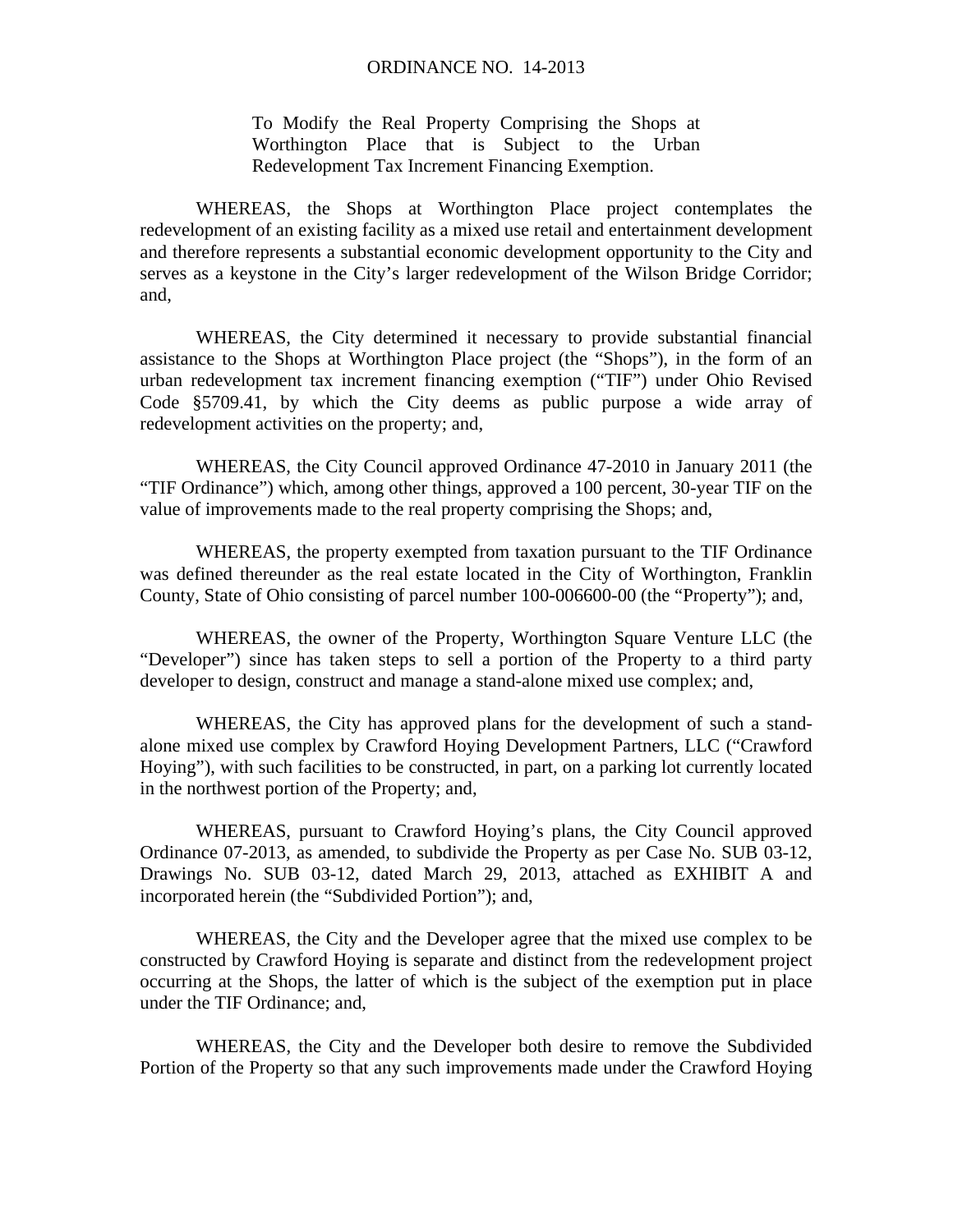mixed use project are not deemed to constitute in any way the Developer's Improvements as defined under the TIF Ordinance; and,

WHEREAS, the City and the Developer both desire to continue to make available the exemptions under the TIF Ordinance on the remaining portion of the Property comprising the Shops; and,

WHEREAS, representatives from both the Franklin County Auditor's Office and the Ohio Development Services Agency recommend that City Council adopt this Ordinance to remove the Subdivided Portion from the Property, thereby making clear the City Council's intentions to not exempt Crawford Hoying's development under the TIF Ordinance.

NOW, THEREFORE, BE IT ORDAINED by the Council of the Municipality of Worthington, County of Franklin, State of Ohio:

SECTION 1. That the Subdivided Portion is hereby removed from the Property exempted under the TIF Ordinance and any improvements made on the Subdivided Portion shall not constitute an Improvement as defined in Ohio Revised Code §5709.41 and as set forth in the TIF Ordinance.

SECTION 2. The Property remaining subject to the exemption under the TIF Ordinance is that real property set forth as Lot 2 in EXHIBIT A.

SECTION 3. The City Manager, the Director of Finance and the Director of Law, and any other City official, as appropriate, are each authorized and directed to sign any other documents, instruments or certificates and to take such actions as are necessary or appropriate to consummate or implement the transactions described in or contemplated by this Ordinance.

SECTION 4. That notice of passage of this Ordinance shall be posted in the Municipal Administration Building, the Worthington Library, the Griswold Center and the Worthington Community Center and shall set forth the title and effective date of the Ordinance and a statement that the Ordinance is on file in the Office of the Clerk of Council. This Ordinance shall take effect and be in force from and after the earliest period allowed by law and by the Charter of the City of Worthington, Ohio.

Passed May 6, 2013

 $[\text{Sigma}$  on File $]\_$ President of Council

Attest:

\_[Signature on File]\_\_\_\_\_\_\_\_\_\_\_ P.H. May 6, 2013

 Introduced April 15, 2013 Clerk of Council Effective May 29, 2013